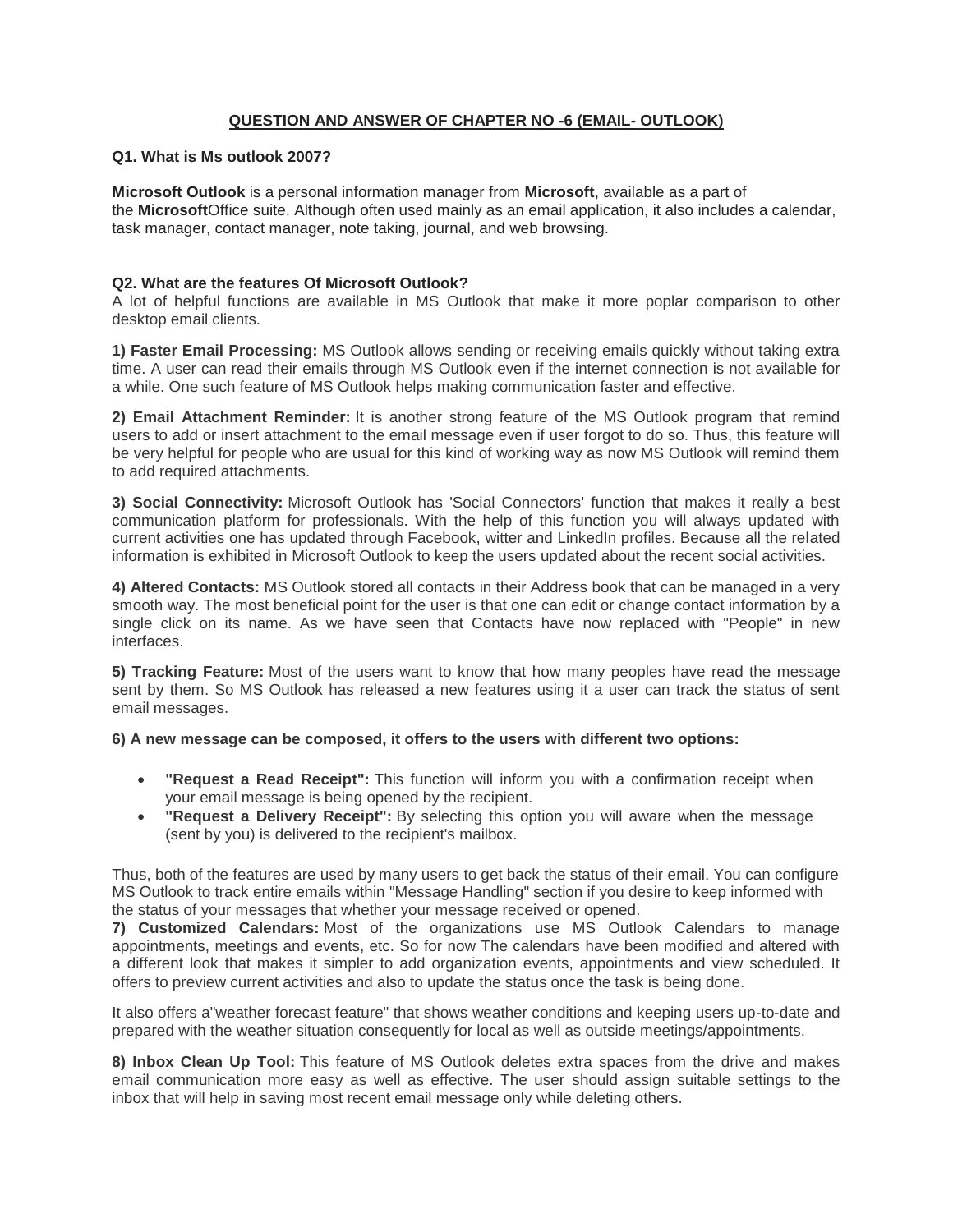**9) Shortcuts\ Hot Keys:** This is the highly used feature of MS Outlook 2013, which make email communication easier and more effective.Shortcut keys are frequently supportive of the users who send\ receives a huge quantity of email messages on a regular basis. Using Hot keys, user can complete the task in less time and efforts.

**10) Inter-Communication:** Microsoft Outlook 2013 allows to invite employees as well as co-workers for the meetings and offers ease for instantly informing others about the imperative schedules. This feature informs about the activities (what time they are in and out) of the each employee also keeps track of rejected and accepted requests.

**11) Ribbons & Navigation Bar:** Through ribbons and navigation bar user get easier to proceed with a particular operation in MS Outlook. Ribbon is also useful for non technical users as just by clicking the mouse on a menu bar it will show up all the related features in the ribbon area.

**12) Support Microsoft Exchange Server:** Most of organizations prefer to set up an Exchange server to keep secure email communication and data centralization purpose. MS Outlook and MS Exchange server both products are developed by Microsoft and fully supported to each other.

**13) Free Import Export Facility:** Microsoft Outlook provides a free Import Export Wizard that helps users in exporting and Importing data from/to MS Outlook. Through this function a user can use MS Outlook data with other email clients.

**14) Manage Rules and Alerts:** This is the another strong feature of the MS Outlook, which help users to create rules in MS Outlook to send emails to particular filtered folder. Using this feature user also can create and manage alerts.

**15) Work Offline:** When you switch to work Offline that's mean your Outlook is disconnected from the mail server and you will not able to send or receive emails until you will switch to working offline to Online in Outlook.

# **Q3. What is the File Extension for Microsoft Outook ?**

**Ans**: The .pst extension is the primary file format of MS Outlook used to store entire email messages, contacts, tasks, calendars and notes etc.

# **Q4. How to add meeting in Appointment page?**

**Step 1:** Open the meeting window by one of following operations:

- 1. Click **Home** > **New item** > **Meeting** to create a new meeting in Outlook 2010 / 2013;
- 2. Click **File** > **New** > **Meeting Request** to create a new meeting in Outlook 2007;
- 3. **Double click** an existing meeting in calendar to edit it.

**Step 2**: Enter the email addresses of meeting attendees in the **To…** box.

Sometimes you may not remember all attendees' email address, and enter them correctly in the **To** box. And for the sake of entering more kinds of attendees, you'd better go on following steps.

**Step 3**: Click the **Address Book** button in the **Attendees** group under the **Meeting** tab.

Sometimes you may not remember all attendees' email address, and enter them correctly in the **To** box. And for the sake of entering more kinds of attendees, you'd better go on following steps.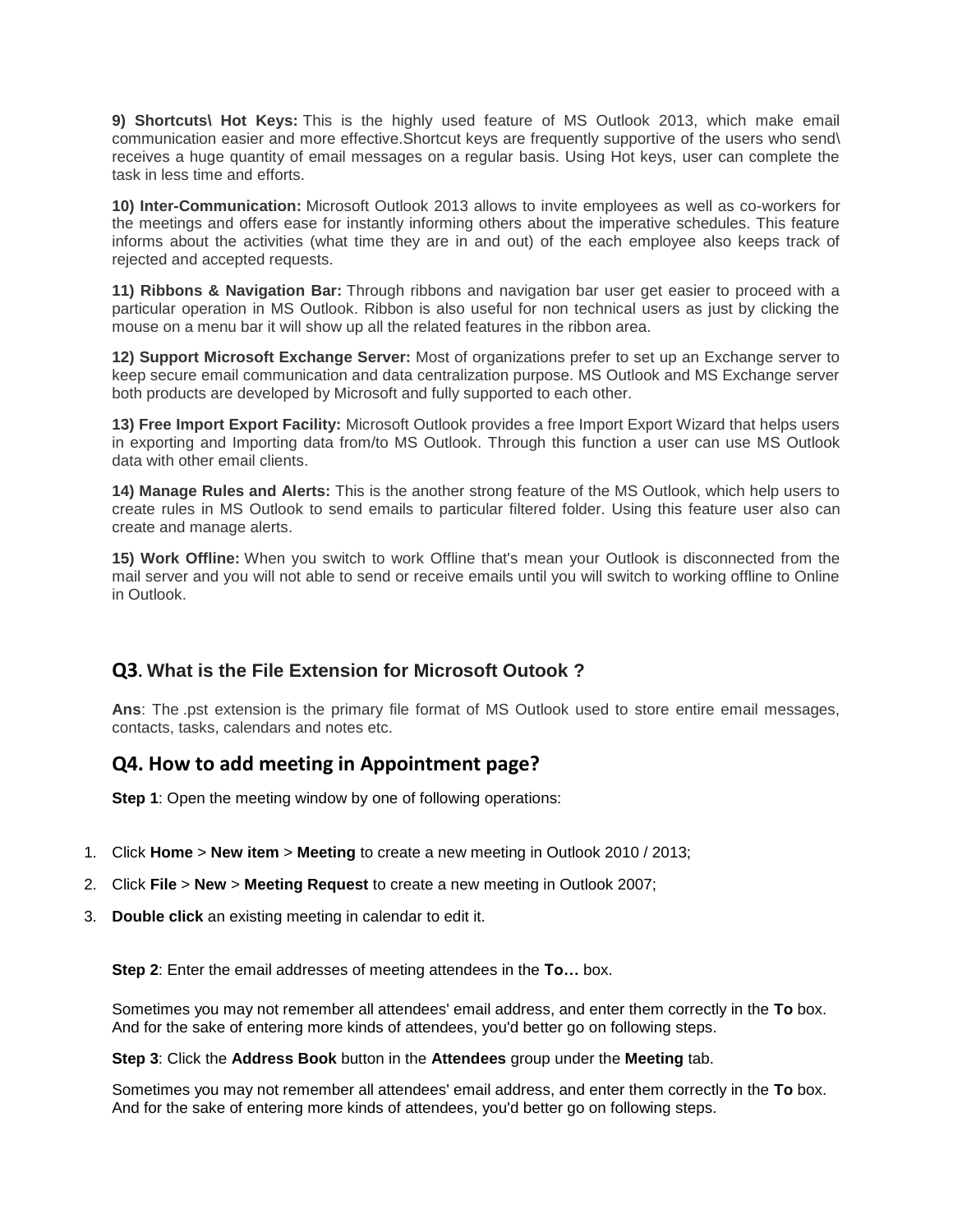**Step 4:** In the Select Attendees and Resources: Contacts dialog box,

# *Q5. How to Delete meeting (required/optional/resource) attendees?*

**Ans:** You can delete all or special meeting (required / optional / resource) attendees with following steps.

Step 1: In the Meeting window, click the **Address Book** button in the **Attendees** group under the **Meeting** tab.

Step 2: Select the special or all email addresses in the **Required ->** box, **Optional ->** box, or **Resource - >** box, and delete them.

Step 3: Click **OK** button.

Step 4: Click the **Send** button or **Send Update** button in the Meeting window.

- 1. **Add Required Attendees**: Select and highlight the email addresses you will add in the Address Book, and click the **Required ->** button;
- 2. **Add Optional Attendees**: Select and highlight the email address in the Address Book, and click the **Optional ->** button at the bottom.
- 3. **Add Resources Attendees**: Select and highlight the email address in the Address Book, and click the **Resources ->** button at the bottom.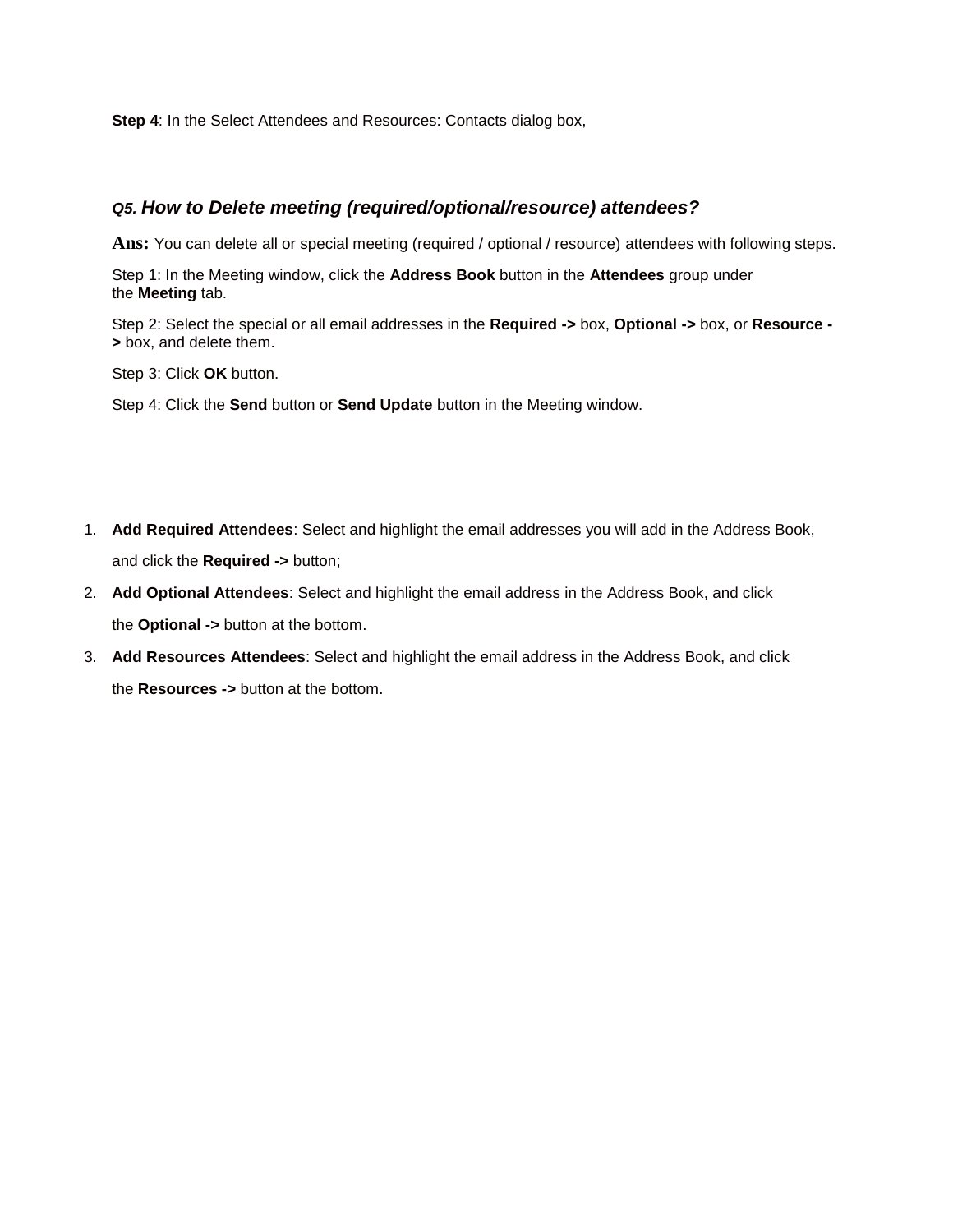### **Q 6.How to Schedule & Send a Meeting Request**

1. On the File menu, click New, and choose Meeting Request, OR with the Calendar open, on the toolbar click New and choose Meeting Request

| <b>Marting</b>                                                                                 |                                                    |                                                                | <b>Child Literating</b>                       |                                                                 |                                                                                           | ×<br>$-100 - 100$ |
|------------------------------------------------------------------------------------------------|----------------------------------------------------|----------------------------------------------------------------|-----------------------------------------------|-----------------------------------------------------------------|-------------------------------------------------------------------------------------------|-------------------|
|                                                                                                | <b>Drist®</b><br><b>Formal Text</b>                | Add FL                                                         |                                               |                                                                 |                                                                                           |                   |
| <b>Gitatenas</b><br>-<br>X Deleta<br>Zámel<br><b>Statution 1.3 Parkers 11</b><br><b>Admits</b> | m<br><b><i>AND SAMING</i></b><br><b>Delay</b>      | ш<br>Meding<br>Wirtigals al-<br><b>Buildard</b><br>Afframilyni | <b>COMMAND BLOW</b><br>a Revenire, 30 scepter | <b>Sies Categories</b><br>- Religions<br>Zirker<br>٠<br>Gettern | ABO<br>$\sigma$<br>Milling<br><b>Specified</b><br><b>Biller</b><br>(b) (Profing Condials) |                   |
| This approvement proven in the part.                                                           | Biothstreen, Have Hot been used for this steating. |                                                                |                                               |                                                                 |                                                                                           |                   |
| <b>But</b>                                                                                     |                                                    |                                                                |                                               |                                                                 |                                                                                           |                   |
| $\frac{1}{2}$<br><b>Setted:</b>                                                                |                                                    |                                                                |                                               |                                                                 |                                                                                           |                   |
| <b>Laddform</b>                                                                                |                                                    |                                                                |                                               |                                                                 | ü                                                                                         | Report            |
|                                                                                                | Shart date: 1 Son 5/50/2018                        | 1208 444                                                       | All day event.<br>۰                           |                                                                 |                                                                                           |                   |
|                                                                                                | End time:   Sun 5/30/2018                          | $\frac{1}{2}$<br>12 lit and                                    | $\overline{\phantom{0}}$                      |                                                                 |                                                                                           |                   |
|                                                                                                |                                                    |                                                                |                                               |                                                                 |                                                                                           |                   |
|                                                                                                |                                                    |                                                                |                                               |                                                                 |                                                                                           |                   |
|                                                                                                |                                                    |                                                                |                                               |                                                                 |                                                                                           |                   |

- 2. Enter a Subject
- 3. Enter a Location
- 4. Edit the Start time date and time information
- 5. Edit the End time date and time information

Let's go back to the To: line and discuss that more. You have a few options here. You can type in the attendees just like you do for an email message OR you can actually see if they are available for your meeting.

- 6. Click the Scheduling Assistant button on the Ribbon
- 7. Click Add Attendees at the bottom

|                                                                                                                                              | Search: @Name only @More columns                                                      | <b>Address Book</b>                                       |      |               |  |  |
|----------------------------------------------------------------------------------------------------------------------------------------------|---------------------------------------------------------------------------------------|-----------------------------------------------------------|------|---------------|--|--|
|                                                                                                                                              | Gai                                                                                   | Global Address List                                       |      | Advanced Find |  |  |
|                                                                                                                                              |                                                                                       | Outlook Address Book                                      |      |               |  |  |
| Name.                                                                                                                                        | Title                                                                                 | Contacts<br>Global Address List                           | bne. | Locatio       |  |  |
| $9.10$ Tyson<br>115 Henning<br>116 Tyson<br>117 Tyson<br>122 Headhouse<br>134 PS Dryplot<br>135 FS Wetpick<br>209 PS Corif<br>244 FS Sensory |                                                                                       | All Contacts<br>All Groups<br>All Users<br>Public Folders |      | ×<br>圳        |  |  |
| Required ->                                                                                                                                  | Debra-Lee Smeltzer Sinkus: Bruce Grinder; Ronald Albert Matason:<br>Arna Marie Pedagi |                                                           |      |               |  |  |
| Optional ->                                                                                                                                  | Mike Leiter                                                                           |                                                           |      |               |  |  |
|                                                                                                                                              |                                                                                       |                                                           |      |               |  |  |

Resources window appears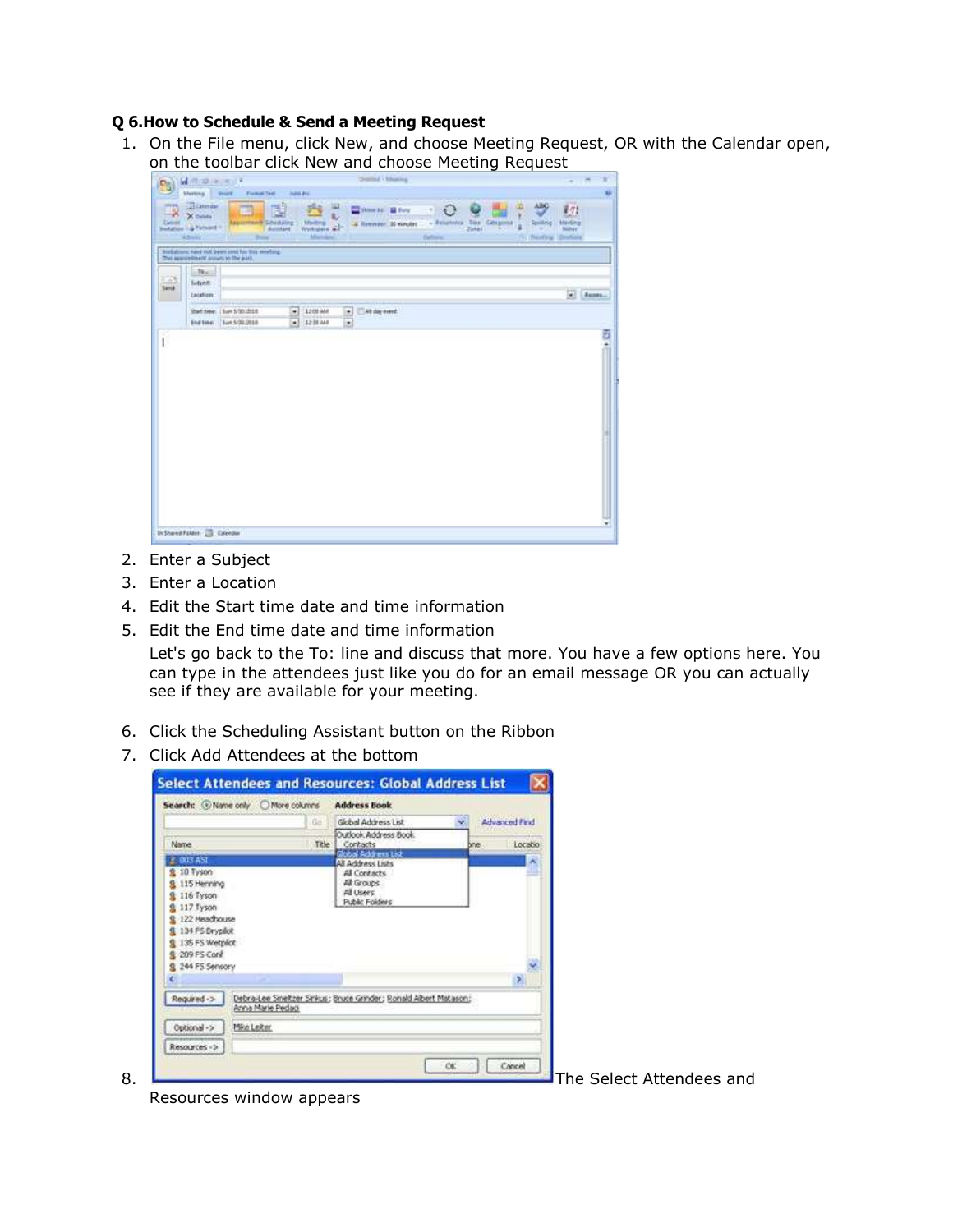- Depending on your settings you will see the Global Address List or your Contacts
- 9. Select the people you want to attend your meeting
- 10. You can add them to the Required or Optional fields
- 11. You can also add resources, such as a conference room
- 12. When you have all the people and resources added, click OK and you are returned to the Meeting window
- 13. You can now see if the people you invited are free or busy



- 14. NOTE: If you do not receive a similar picture shown at the lower right, click Options at the bottom, and choose Show Calendar Details (it should be checked)
- 15. If necessary, you can change the date and/or time to fit their schedules
	- You could also select a date from the Suggested Times on the right
- 16. When you are ready to send the invitation, click Send
- 17. The recipients of this meeting request will receive a note in their Inbox. Once they open the meeting request, they can Accept, Decline, or decide later (tentative).

### **Q7.How to Respond to the Meeting Request ?**

When you receive a meeting request in your email, you can either accept, decline, or decide later (make the meeting tentative).

- 1. To read a meeting request, double-click the message in your Inbox
- 2. You should check your availability by clicking the Calendar button on the Ribbon
- 3. Depending on your schedule, click Accept, Tentative (you'll decide later), Decline, or Propose New Time (see below)
	- If you click Accept, Tentative, or Propose New Time, Outlook will enter the meeting item in your Calendar
	- If you click Decline, the meeting will not be added to your Calendar
- 4. You will receive a response window asking if you want to add comments to a response, send a response now, or don't send a response. If you choose "don't send a response, the meeting organizer doesn't receive a message that you accepted. Make your decision and click OK.